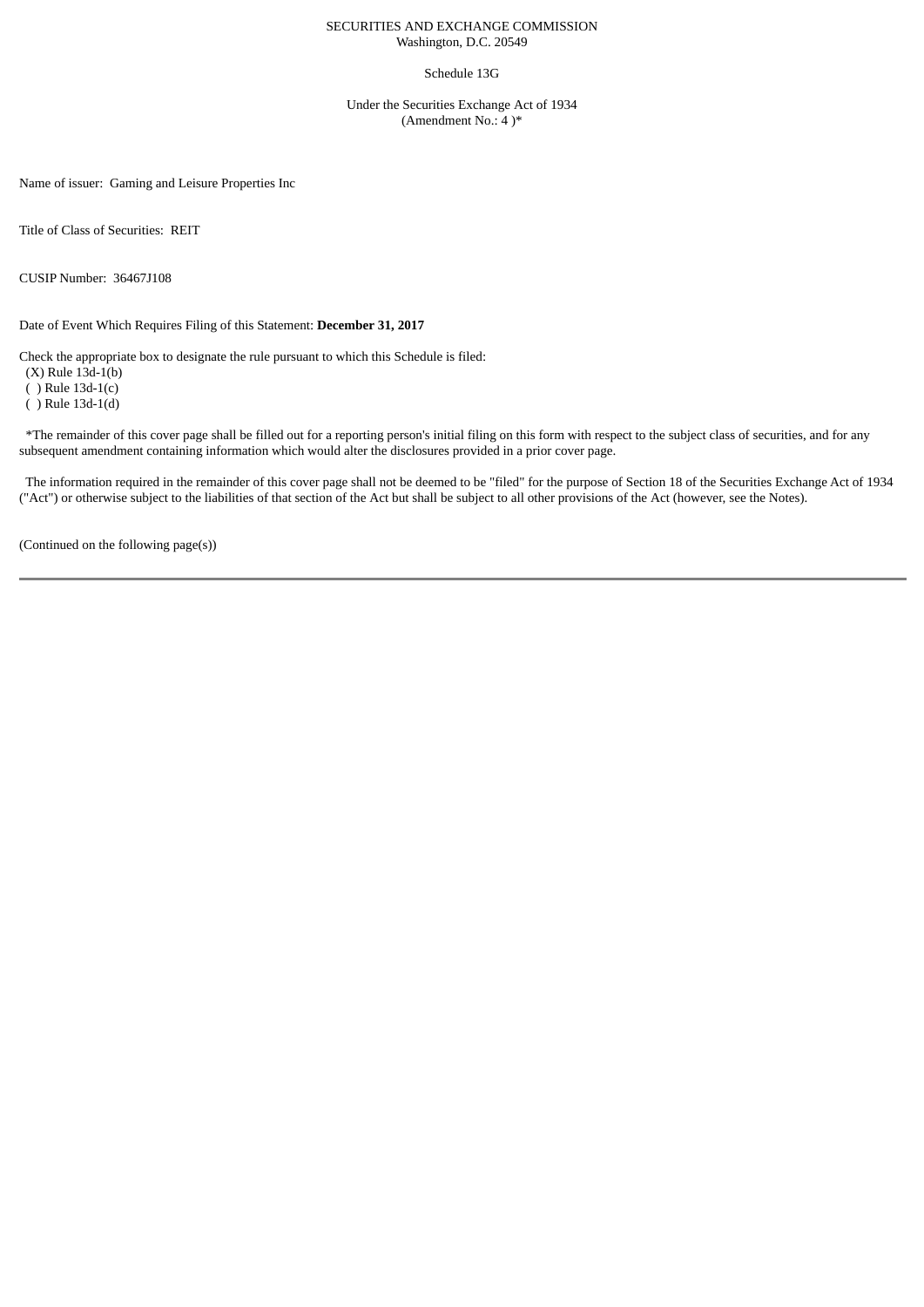- 1. NAME OF REPORTING PERSON S.S. OR I.R.S. IDENTIFICATION NO. OF ABOVE PERSON
- The Vanguard Group 23-1945930
- 2. CHECK THE APPROPRIATE [LINE] IF A MEMBER OF A GROUP
- 

A. B.  $X$ 

3. SEC USE ONLY

4. CITIZENSHIP OF PLACE OF ORGANIZATION

Pennsylvania

(For questions 5-8, report the number of shares beneficially owned by each reporting person with:)

5. SOLE VOTING POWER

343,612

6. SHARED VOTING POWER

272,553

7. SOLE DISPOSITIVE POWER

30,611,986

8. SHARED DISPOSITIVE POWER

365,321

9. AGGREGATE AMOUNT BENEFICIALLY OWNED BY EACH REPORTING PERSON

30,977,307

10. CHECK BOX IF THE AGGREGATE AMOUNT IN ROW (9) EXCLUDES CERTAIN SHARES

N/A

11. PERCENT OF CLASS REPRESENTED BY AMOUNT IN ROW 9

14.57%

12. TYPE OF REPORTING PERSON

IA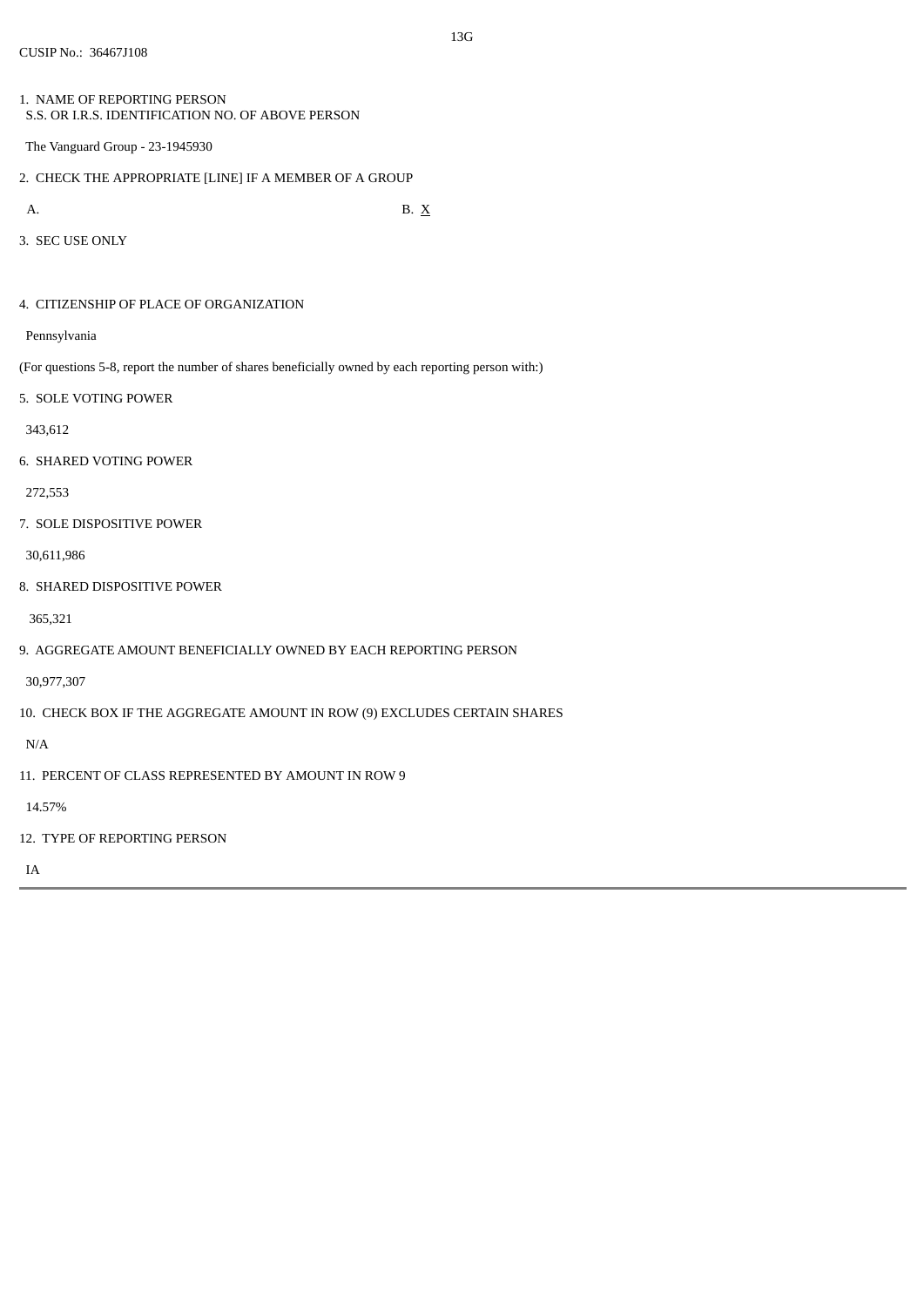## SECURITIES AND EXCHANGE COMMISSION Washington, D.C. 20549

SCHEDULE 13G Under the Securities Act of 1934

Check the following [line] if a fee is being paid with this statement N/A

Item 1(a) - Name of Issuer:

Gaming and Leisure Properties Inc

Item 1(b) - Address of Issuer's Principal Executive Offices:

825 Berkshire Blvd. Suite 400 Wyomissing, PA 19610

# Item 2(a) - Name of Person Filing:

The Vanguard Group - 23-1945930

Item 2(b) – Address of Principal Business Office or, if none, residence:

100 Vanguard Blvd. Malvern, PA 19355

Item 2(c) – Citizenship:

Pennsylvania

Item 2(d) - Title of Class of Securities:

REIT

Item 2(e) - CUSIP Number

36467J108

Item 3 - Type of Filing:

This statement is being filed pursuant to Rule 13d-1. An investment adviser in accordance with §240.13d-1(b)(1)(ii)(E).

Item 4 - Ownership:

(a) Amount Beneficially Owned:

30,977,307

(b) Percent of Class:

14.57%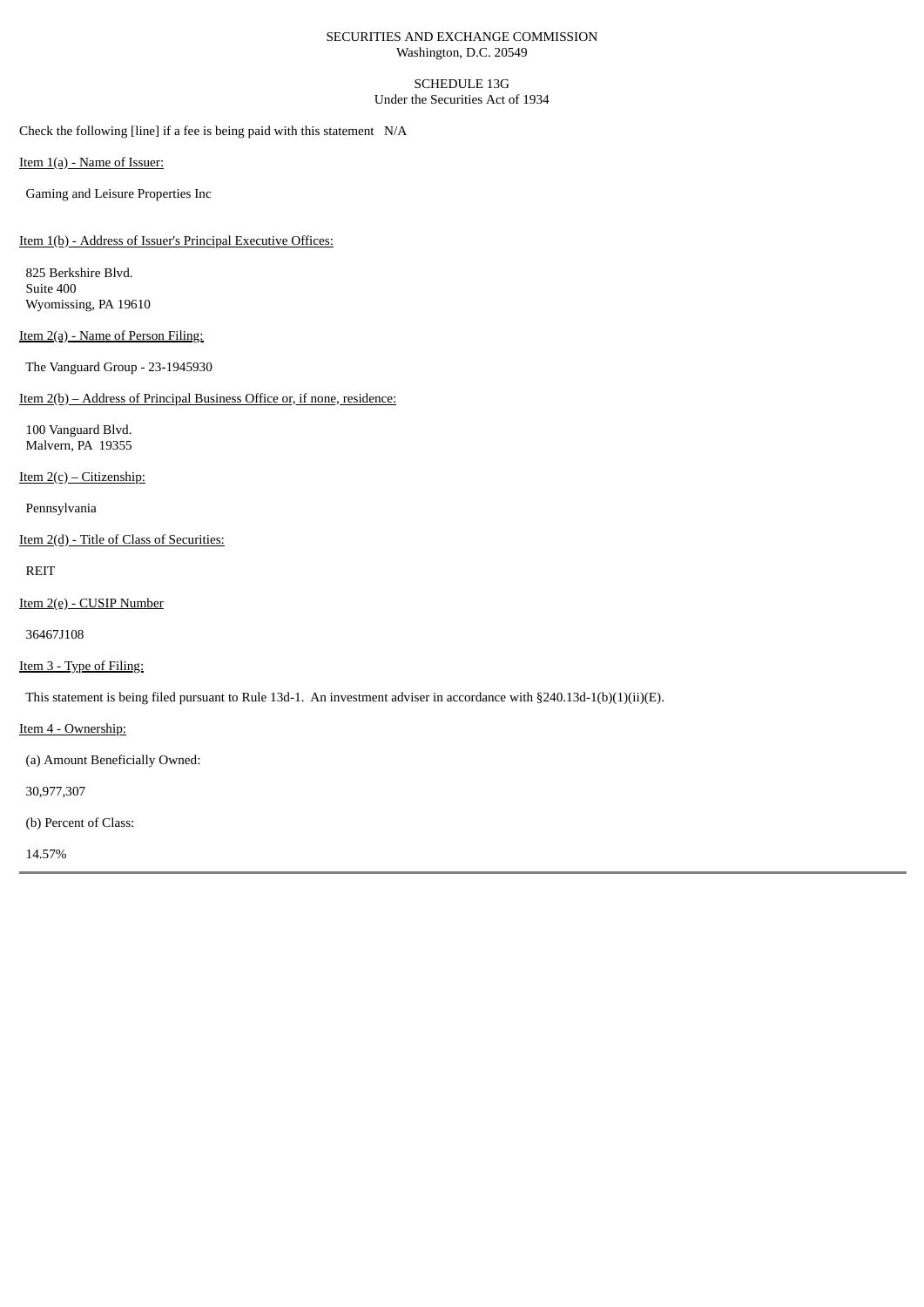### (c) Number of shares as to which such person has:

(i) sole power to vote or direct to vote: 343,612

(ii) shared power to vote or direct to vote: 272,553

(iii) sole power to dispose of or to direct the disposition of: 30,611,986

(iv) shared power to dispose or to direct the disposition of: 365,321

#### Comments:

Item 5 - Ownership of Five Percent or Less of a Class:

#### Not Applicable

Item 6 - Ownership of More Than Five Percent on Behalf of Another Person:

Not applicable

# Item 7 - Identification and Classification of the Subsidiary Which Acquired The Security Being Reported on by the Parent Holding Company:

See Attached Appendix A

Item 8 - Identification and Classification of Members of Group:

Not applicable

Item 9 - Notice of Dissolution of Group:

Not applicable

# Item 10 - Certification:

By signing below I certify that, to the best of my knowledge and belief, the securities referred to above were acquired in the ordinary course of business and were not acquired for the purpose of and do not have the effect of changing or influencing the control of the issuer of such securities and were not acquired in connection with or as a participant in any transaction having such purpose or effect.

#### **Signature**

After reasonable inquiry and to the best of my knowledge and belief, I certify that the information set forth in this statement is true, complete and correct.

Date: 02/07/2018

By /s/ Christine M. Buchanan Name: Christine M. Buchanan Title: Principal